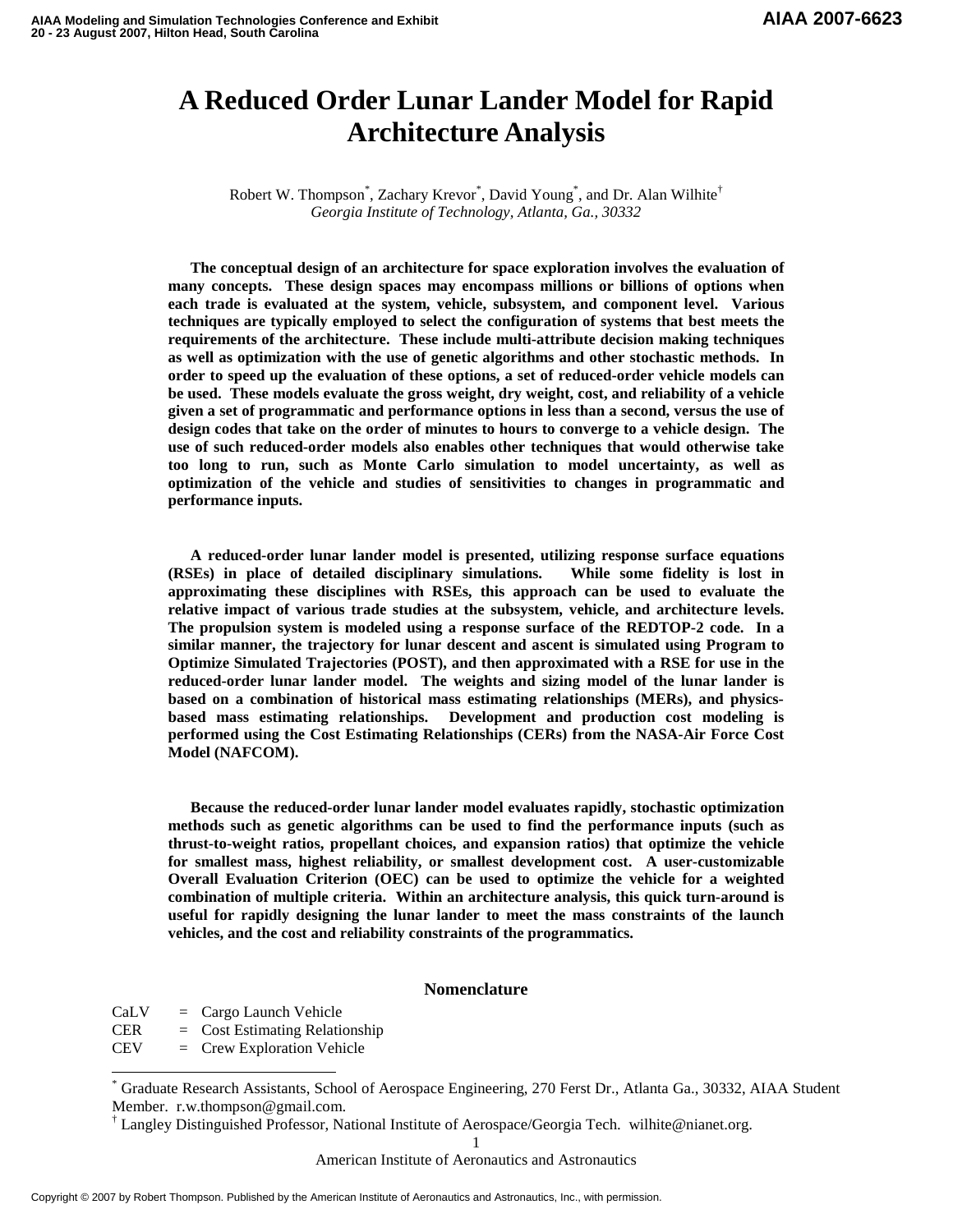| DDT&E          | $=$      | Design, Development, Testing, & Evaluation                                                 |
|----------------|----------|--------------------------------------------------------------------------------------------|
| DOE            | $=$      | Design of Experiments                                                                      |
| DSM            | $=$      | Design Structure Matrix                                                                    |
| EDS            | $\equiv$ | Earth Departure Stage                                                                      |
| EOR            |          | $=$ Earth Orbit Rendezvous                                                                 |
| ESAS           | $=$      | <b>Exploration Systems Architecture Study</b>                                              |
| $LH_2$         |          | $=$ Liquid Hydrogen                                                                        |
| LOC .          |          | $=$ Loss of Crew                                                                           |
| LOM            |          | $=$ Loss of Mission                                                                        |
| LOR            |          | $=$ Lunar Orbit Rendezvous                                                                 |
| LOX            |          | $=$ Liquid Oxygen                                                                          |
| <b>MER</b>     |          | $=$ Mass Estimating Relationship                                                           |
| MMH            |          | $=$ Monomethyl Hydrazine                                                                   |
| $NAFCOM=$      |          | NASA-Air Force Cost Model                                                                  |
| NASA           |          | $=$ National Aeronautics and Space Administration                                          |
| NTO            | $=$      | Nitrogen Tetraoxide                                                                        |
| <b>OEC</b>     |          | $=$ Overall Evaluation Criterion                                                           |
| POST           |          | $=$ Program to Optimize Simulated Trajectories                                             |
|                |          | REDTOP-2 = Rocket Engine Design Tool for Optimal Performance                               |
| <b>ROSETTA</b> |          | = Reduced Order Simulation for Evaluation of Technologies and Transportation Architectures |
| <b>RSE</b>     | $\equiv$ | Response Surface Equation                                                                  |
| T/W            | $=$      | Thrust-to-Weight ratio                                                                     |
| <b>TFU</b>     |          | $=$ Theoretical First Unit                                                                 |

## **I. Introduction and Background**

The conceptual design of complex systems frequently involves the use of simplified models to enable the quick evaluation of complicated analyses. This is especially useful when designing architectures for space exploration. Optimization of systems within the architecture, such as transfer vehicles, capsules, habitats, and launch vehicles, often requires optimization within non-linear, multi-modal, and discrete design spaces. Optimization of these problems is commonly performed with stochastic, non gradient-based optimizers such as genetic algorithms. Performing these optimizations, which utilizes hundreds to thousands of function calls, requires a model that evaluates quickly.

The renewed focus of NASA on transitioning to lunar exploration requires the study of a wide array of exploration system options for returning to the moon<sup>1</sup>. A huge number of design decisions must be made in a relatively short period of time. Each design decision has an impact on the overall life cycle cost, safety, and reliability of the system. Therefore, it is necessary to understand the relative impact of each design variable option on these parameters early in the design phase. The use of a Reduced Order Simulation for Evaluation of Technologies and Transportation Architectures (ROSETTA) model allows designers to gain important knowledge of the design space early in the design process.

The ROSETTA modeling process was developed in the Space Systems Design Lab at Georgia Tech as a way of creating meta-models that are Excel-based, and are thus quick to execute. Whereas in a traditional design process multiple team members individually use their disciplinary codes (such as POST for trajectory analysis), in the ROSETTA modeling process, experiments are conducted using the disciplinary codes to fit RSEs, which execute in under a second. While some fidelity is lost in this process, if the important design variables and responses for each discipline are known ahead of time, the result is a quickly executing model that has acceptable accuracy for use at the conceptual stage of design. In the creation of a ROSETTA model for a lunar lander, RSEs of trajectory and propulsion are used. Weight estimation is performed using historical and physics-based mass estimating relationships. Cost estimation is performed using the NAFCOM cost estimating relationships, which are curve-fits derived from previous missions with the addition of a complexity factor multiplier. Vehicle reliability is modeled in the conceptual design phase using a fault tree of subsystem reliabilities. Subsystem reliabilities are derived from historical analysis of vehicle subsystems. This methodology can yield an estimate of loss of mission and, given abort system reliabilities, loss of crew probability.

In this paper the process for creating a ROSETTA model for an in-space transportation system is described, with the lunar lander as an example. Optimization is performed with various objective functions: minimizing mass, minimizing cost, and maximizing reliability.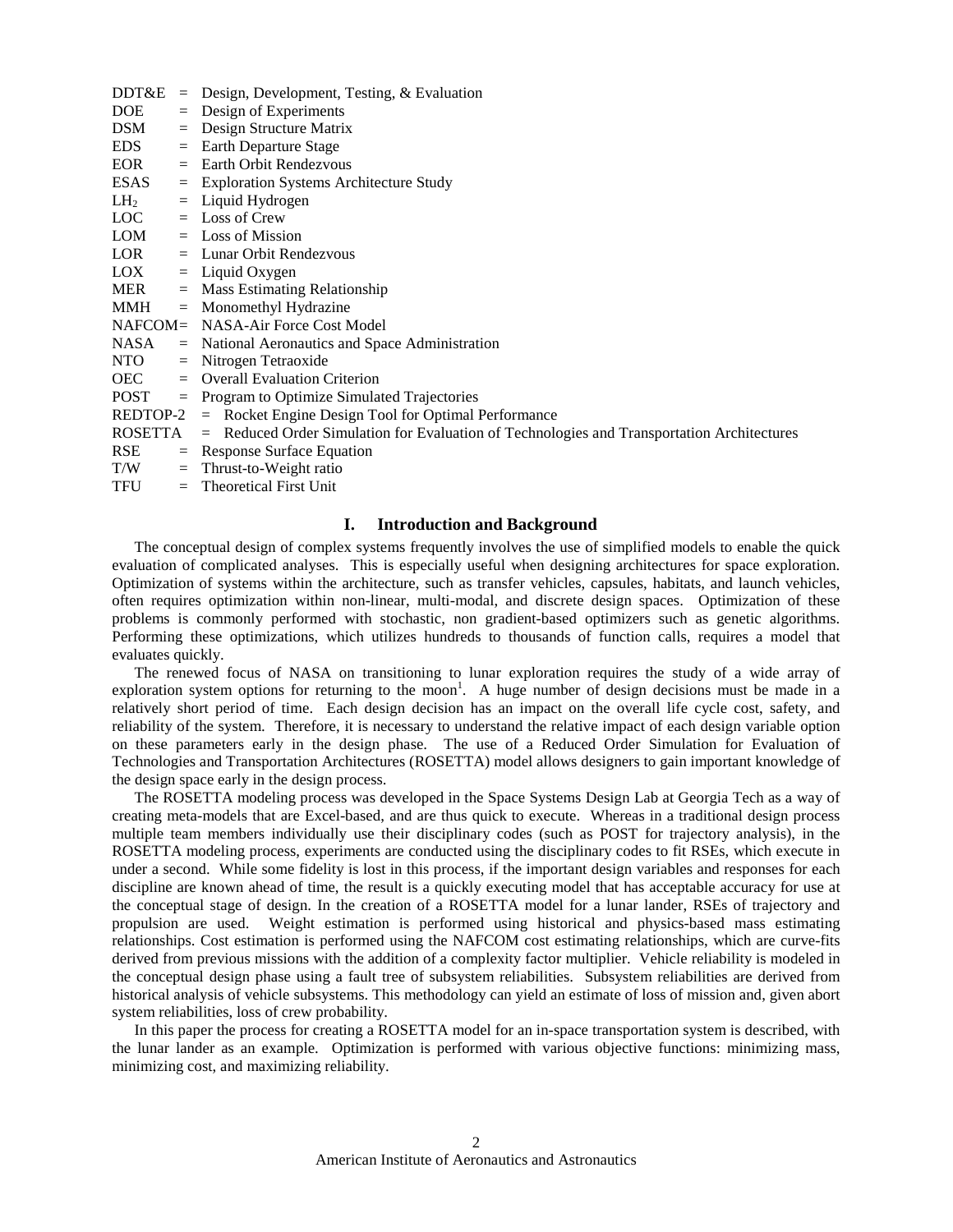## **II. Design Methodology & Trade Space**

The first step in creating a ROSETTA model is bounding the design space, for which a Morphological Matrix is employed. In a Morphological Matrix, each row represents a design variable that in some way impacts the configuration or performance of the system being modeled. Each column represents either a discrete option for that design variable, or the upper or lower bounds on a continuous design variable. A Morphological Matrix for the configuration of the lunar lander vehicle is shown in Table 1.

| <b>Discrete Variables</b>       | <b>Option 1</b> | <b>Option 2</b>   | Option 3 | <b>Option 4</b>  | Option 5 | Option 6 |
|---------------------------------|-----------------|-------------------|----------|------------------|----------|----------|
| Number of Stages                |                 | $1.5^{\ddagger}$  | 2        | $2.5^{\ddagger}$ |          |          |
| Number of Crew                  |                 | 2                 | 3        | 4                | 5        | 6        |
|                                 |                 |                   |          |                  |          |          |
| <b>Continuous Variables</b>     | Min             | <b>Max</b>        |          |                  |          |          |
| Payload to Lunar Surface (kg)   | $0 \text{ kg}$  | $5000 \text{ kg}$ |          |                  |          |          |
| Number of Days on Lunar Surface | 3 days          | 14 days           |          |                  |          |          |
| Number of Days Loiter in Low    |                 |                   |          |                  |          |          |
| Earth Orbit                     | 0 days          | 180 days          |          |                  |          |          |
| Volume/Crew Member              | $3 \text{ m}^3$ | $14 \text{ m}^3$  |          |                  |          |          |

**Table 1. Top-Level Lunar Lander Morphological Matrix.**

The next step is to determine how the information flows between subsystems. In a traditional group design, this involves the flow of information between disciplinary specialists, each employing his own code or analysis. In creating a ROSETTA model, these disciplinary specialists are replaced with a RSE of their code, which is applicable within the relevant design space determined with the help of the specialist. The flow of information between these disciplines is laid out using the Design Structure Matrix (DSM), shown in Figure 1.



**Figure 1. Lunar Lander Design Structure Matrix.**

In a DSM, forward-fed information is shown using a link on the upper right of the disciplines; feedback is shown with a link on the bottom left of the disciplines. The disciplines should be ordered so as to minimize the amount of feedback between disciplines; this is to minimize the time required for convergence between the disciplines, and to reduce the possibility of mathematically divergent design. The tools used for each discipline are shown in Table 2.

| Table 2. | <b>Disciplinary Tools.</b> |  |
|----------|----------------------------|--|
|----------|----------------------------|--|

| <b>Discipline</b>           | <b>Analysis Tool</b>         | <b>Implementation in ROSETTA Model</b> |
|-----------------------------|------------------------------|----------------------------------------|
| <b>Configuration Inputs</b> | Morphological Matrix Options | <b>Inputs Page</b>                     |
| Propulsion                  | $REDTOP-2^2$                 | RSE of Standalone Program              |
| Trajectory                  | POST <sup>3</sup>            | RSE of Standalone Program              |
| Weights & Sizing            | Historical MERs <sup>4</sup> | MERs implemented in Excel              |
| Cost                        | NAFCOM <sup>5</sup>          | CERs implemented in Excel              |
| Reliability                 | <b>Fault Tree</b>            | Fault Tree implemented in Excel        |

‡ Half stages indicate a propellant drop tank is utilized.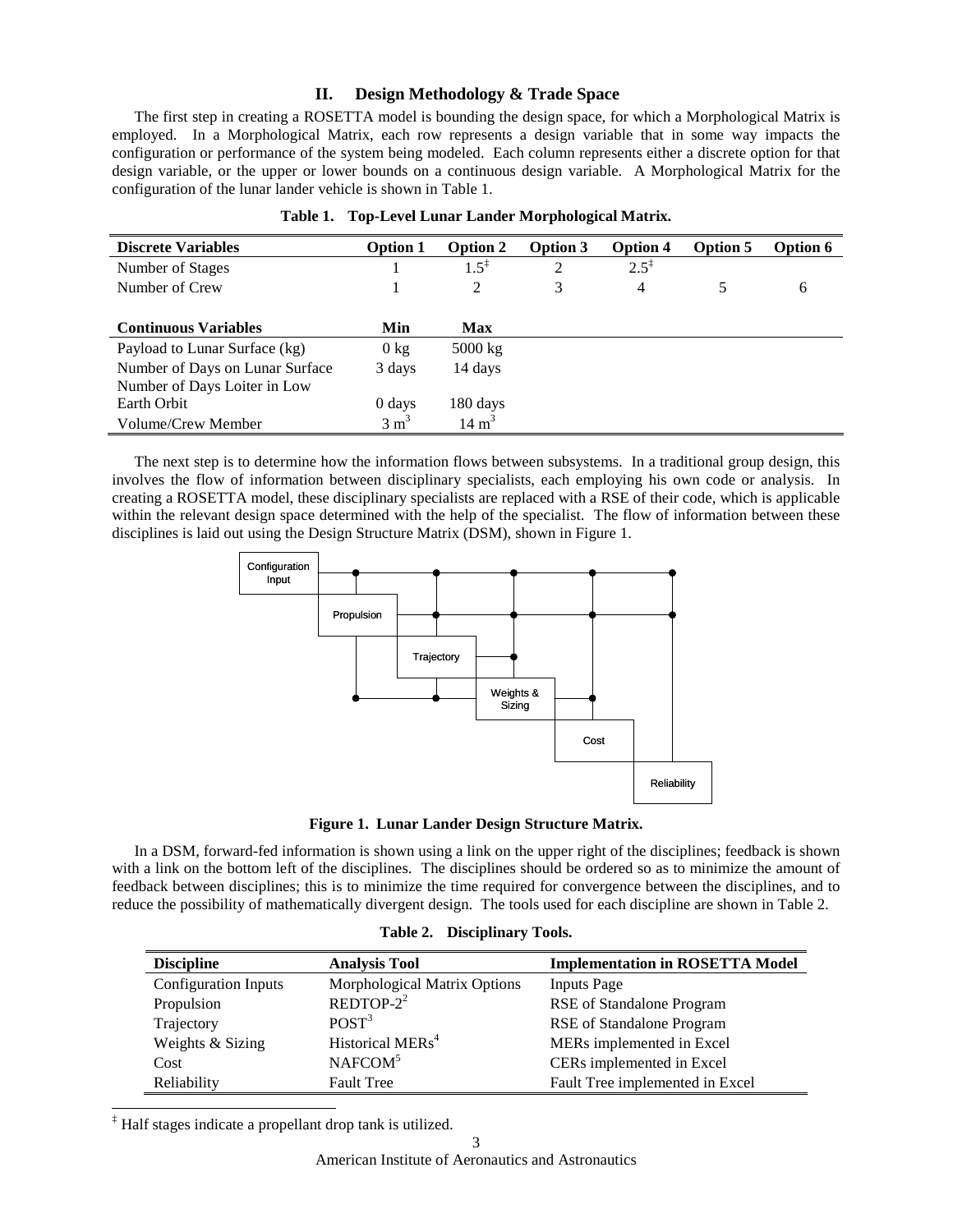In this lunar lander ROSETTA model, the trajectory and propulsion analyses are replaced with RSEs. These quadratic equations execute extremely quickly compared to the legacy analysis codes they replace. The form of a general  $2<sup>nd</sup>$  order RSE is as shown in Eq. 1 and might appear as shown in Figure 2 for a RSE with two independent variables<sup>6</sup>.

$$
R = b_0 + \sum_{i=1}^{k} b_i x_i + \sum_{i=1}^{k} b_{ii} x_i^2 + \sum_{i=1}^{k-1} \sum_{j=i+1}^{k} b_{ij} x_i x_j + \varepsilon
$$
 (1)



**Figure 2. Quadratic Response Surface 6 .**

In order to create the RSE in an efficient manner, Design of Experiments (DOE) is used. The goal of DOE is to generate the maximum amount of information with the minimum expenditure of effort, where the effort in this case is the time needed for the runs of the disciplinary tools being approximated by the RSEs. A face-centered central composite design is selected to generate the runs of the disciplinary tools. The RSE is created by fitting a least squares quadratic model to the data. The quality of the RSE fit to the data is checked with the "goodness of fit" procedure, which includes testing for a random error and residuals distribution<sup>6</sup>.

## **III. Disciplinary Analyses**

#### **A. Propulsion**

The propulsion system is modeled using a response surface of the REDTOP-2 code<sup>2</sup>. When given inputs such as propellant type, mixture ratio, expansion ratio, and thrust chamber pressure, REDTOP-2 returns values of thrust, specific impulse, and engine weight. Examples for two potential engines for a lunar lander are shown in Table 3 and Table 4. The first is a pump fed liquid hydrogen and liquid oxygen engine using the expander cycle, similar to a RL-10. The second is a pressure fed hypergolic (MMH/NTO) engine, similar to that used in the Apollo program.

|  |  |  |  | Table 3. LOX/LH <sub>2</sub> Engine Example Inputs/Outputs (RL-10 Derivative) <sup>2</sup> . |  |  |
|--|--|--|--|----------------------------------------------------------------------------------------------|--|--|
|--|--|--|--|----------------------------------------------------------------------------------------------|--|--|

| <b>Input Parameter</b>        | <b>Value</b>        |
|-------------------------------|---------------------|
| Engine Cycle                  | Expander            |
| <b>Propellant Combination</b> | LOX/LH <sub>2</sub> |
| Thrust at 100% Throttle       | 99 kN               |
| $O/F$ Ratio                   | 5.5                 |
| <b>Expansion Ratio</b>        | 84                  |
|                               |                     |
| <b>Output Parameter</b>       | <b>Value</b>        |
| Specific Impulse (Vacuum)     | 452 s               |
| Engine Weight                 | $173 \text{ kg}$    |
| Engine Length                 | $2.12 \text{ m}$    |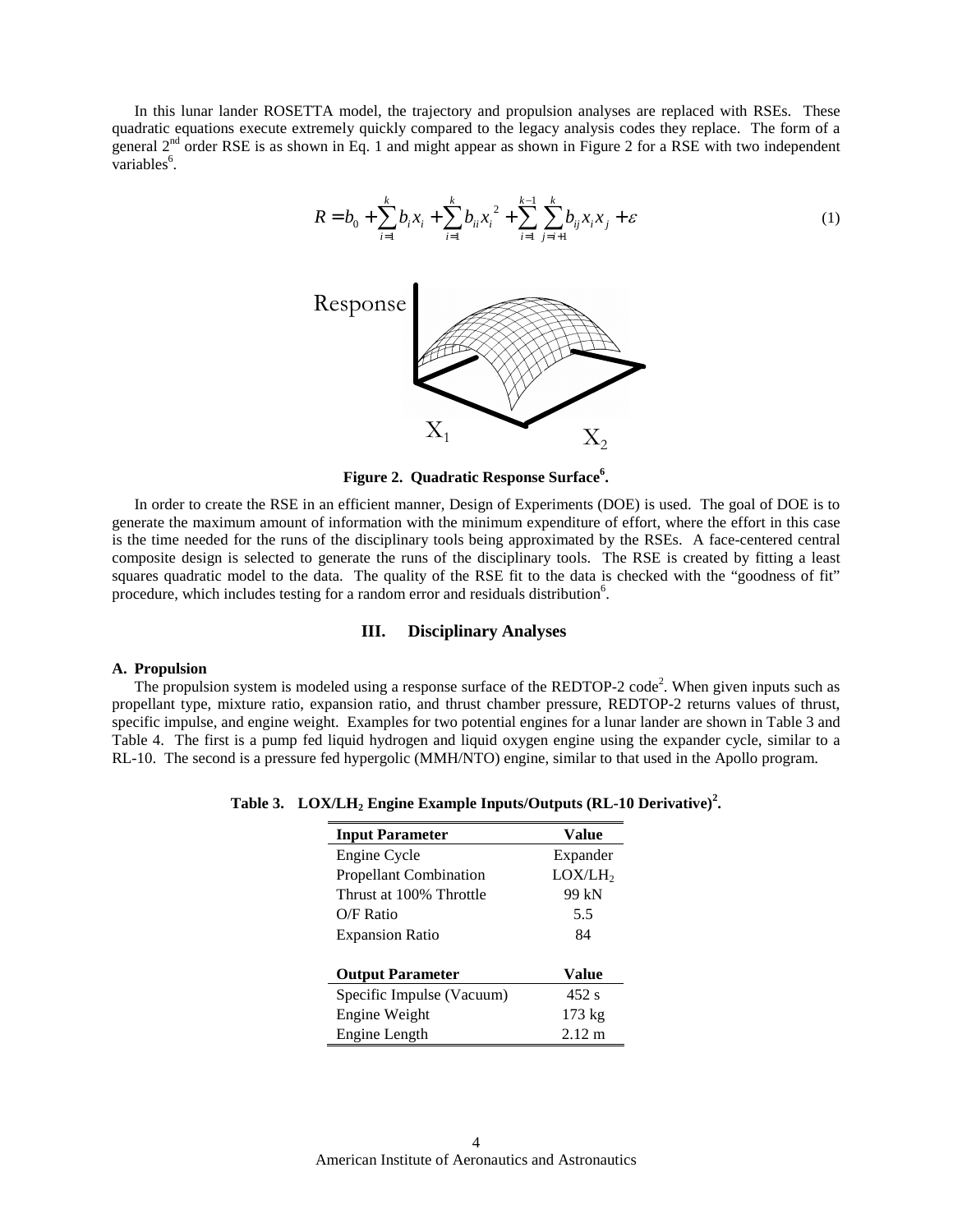| <b>Input Parameter</b>        | Value            |
|-------------------------------|------------------|
| Engine Cycle                  | Pressure Fed     |
| <b>Propellant Combination</b> | <b>MMH/NTO</b>   |
| Thrust at 100% Throttle       | 44 kN            |
| $O/F$ Ratio                   | 1.8              |
| <b>Expansion Ratio</b>        | 50               |
|                               |                  |
| <b>Output Parameter</b>       | Value            |
| Specific Impulse (Vacuum)     | 308 s            |
| Engine Weight                 | $137 \text{ kg}$ |
| Engine Length                 | $2.03 \text{ m}$ |

## **Table 4. MMH/NTO Engine Example Inputs/Outputs (TR-201 Derivative) 2 .**

Using a face-centered central composite DOE, the function of the REDTOP-2 code is replaced by a RSE that, replicates the functionality of the engine design code within certain ranges of the independent variables. While REDTOP-2 takes several minutes to run, a RSE can be evaluated in less than a second. The morphological matrix for the propulsion ROSETTA model is shown in Table 5.

| Table 5. Propulsion Analysis Morphological Matrix. |  |
|----------------------------------------------------|--|
|----------------------------------------------------|--|

| <b>Discrete Variables</b>                                                                    | <b>Option 1</b>       |      | Option 2 Option 3 | <b>Option 4</b> | Option 5 | Option 6 |
|----------------------------------------------------------------------------------------------|-----------------------|------|-------------------|-----------------|----------|----------|
| Propellant Combination LOX/Kerosene LOX/RP1 LOX/LH <sub>2</sub> LOX/Methane MMH/NTO UDMH/NTO |                       |      |                   |                 |          |          |
| Cycle Type                                                                                   | Pressure Fed Expander |      |                   |                 |          |          |
| <b>Continuous Variables</b>                                                                  | Min                   | Max  |                   |                 |          |          |
| Engine Isp Multiplier                                                                        | 95%                   | 108% |                   |                 |          |          |
| Engine T/W Multiplier                                                                        | 80%                   | 110% |                   |                 |          |          |
| Area Ratio                                                                                   | 30                    | 180  |                   |                 |          |          |

## **B. Weights and Sizing**

An important part of the performance sizing loop is the weights and sizing analysis. The inputs for this analysis come from the vehicle configuration, propulsion options, and trajectory. The propellant weights required for descent and ascent are fed into the weights and sizing spreadsheet, which then calculates the dry weight of the vehicle parametrically. This calculation is based on a database of mass estimating relationships from several sources<sup>4,7</sup>. These mass estimating relationships are typically parametric regressions of historical data, as shown in Figure 3.



**Figure 3. Regression of a MER from Historical Data<sup>7</sup> .**

5 American Institute of Aeronautics and Astronautics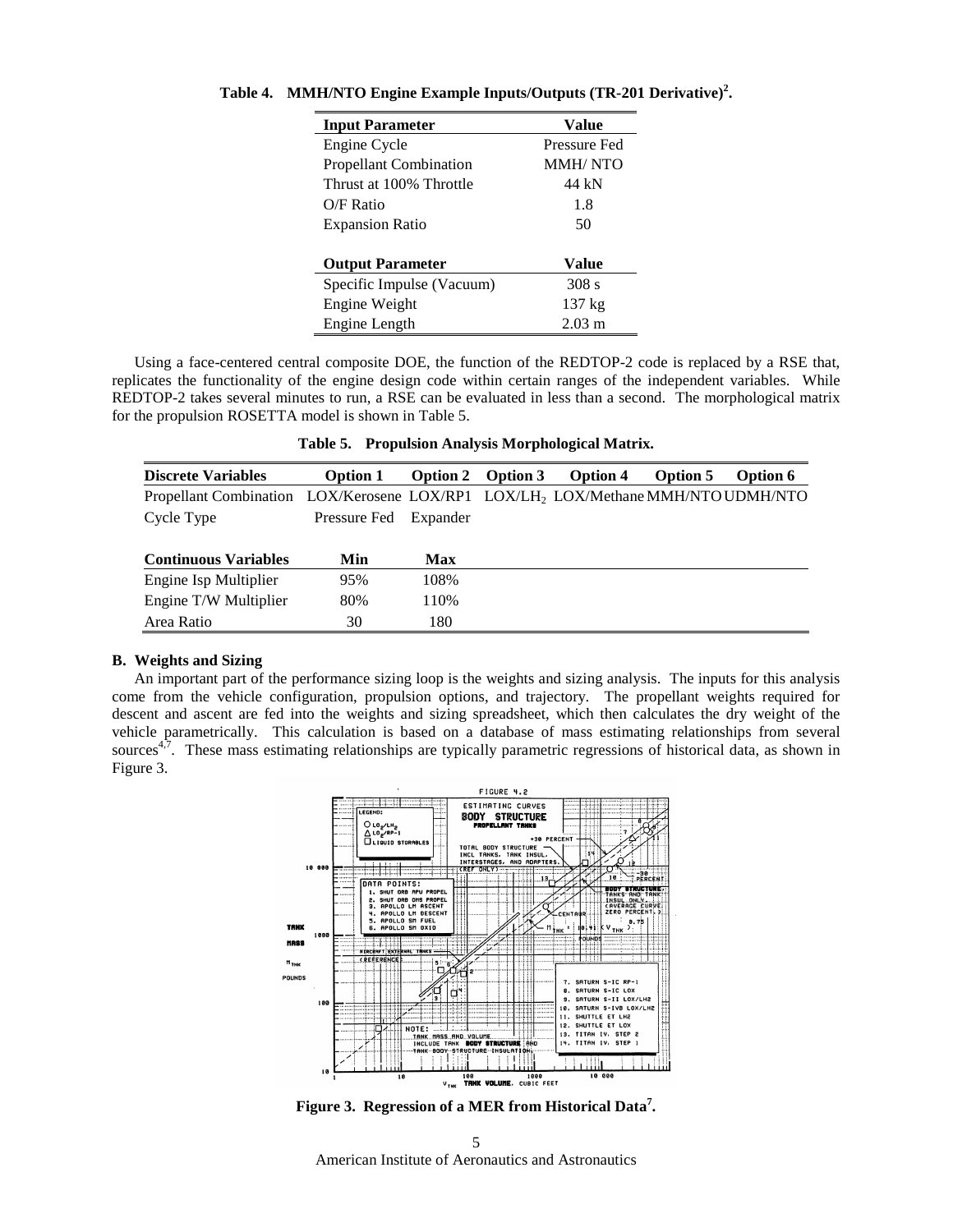To account for the advance of technology, or uncertainty in weight estimation, the user has the option to modify the value of each subsystem mass by a certain percentage. The user also has control over tank, habitat, and structure materials. Also included in the weight estimation is the dry weight margin. These options are shown in Table 6.

| <b>Discrete Variables</b>              | <b>Option 1</b> | Option 2   | Option 3 | <b>Option 4</b> | <b>Option 5</b> | Option 6   |
|----------------------------------------|-----------------|------------|----------|-----------------|-----------------|------------|
| <b>Tank Material</b>                   | Al              | $Al-Li$    | Ti       | $Gr-Ep$         | <b>Steel</b>    | <b>MMC</b> |
| <b>Crew Compartment Material</b>       | Al              | $Al-Li$    | Ti       | $Gr-Ep$         | <b>Steel</b>    | <b>MMC</b> |
| <b>Structure Material</b>              | Al              | $Al-Li$    | Ti       | $Gr-Ep$         | <b>Steel</b>    | <b>MMC</b> |
|                                        |                 |            |          |                 |                 |            |
| <b>Continuous Variables</b>            | Min             | <b>Max</b> |          |                 |                 |            |
| Primary Structure Weight Multiplier    | $0\%$           | 400\%      |          |                 |                 |            |
| Secondary Structure Weight Multiplier  | $0\%$           | 400\%      |          |                 |                 |            |
| Propellant Tank Weight Multiplier      | $0\%$           | 400%       |          |                 |                 |            |
| Pressurant Tank Weight Multiplier      | $0\%$           | 400%       |          |                 |                 |            |
| Crew Pressure Vessel Weight Mutliplier | $0\%$           | 400\%      |          |                 |                 |            |
| Landing Leg Weight Multiplier          | $0\%$           | 400%       |          |                 |                 |            |
| Dry Weight Margin Multiplier           | 0%              | 50%        |          |                 |                 |            |

**Table 6. Weight Estimation Morphological Matrix.**

## **C. Trajectories**

Trajectory simulation is performed in POST<sup>3</sup>. POST finds trajectories that originate from a set of initial conditions (position on the surface of a planetary body, or in orbit) and satisfy a set of final conditions. In this process, it finds the optimal path between the initial and final points and is capable of incorporating additional constraints, such as the maximum sensed acceleration and the maximum dynamic pressure. An example of an optimal versus non-optimal trajectory is shown in Figure 4.





Once an optimal trajectory is found, POST returns the overall flight delta-V, as well as the delta-Vs for gravity loss and thrust vector loss. These can be used to find the required propellant mass to fly the trajectory using Equations  $2-4^7$ .

$$
\Delta V_{total} = \Delta V_{flight} + \Delta V_{gravity} + \Delta V_{thrust} \tag{2}
$$

$$
\frac{M_{initial}}{M_{final}} = \exp\left(\frac{\Delta V_{total}}{g_0 I s p}\right)
$$
\n(3)

$$
M_{\text{propellant}} = M_{\text{initial}} - M_{\text{final}} \tag{4}
$$

6 American Institute of Aeronautics and Astronautics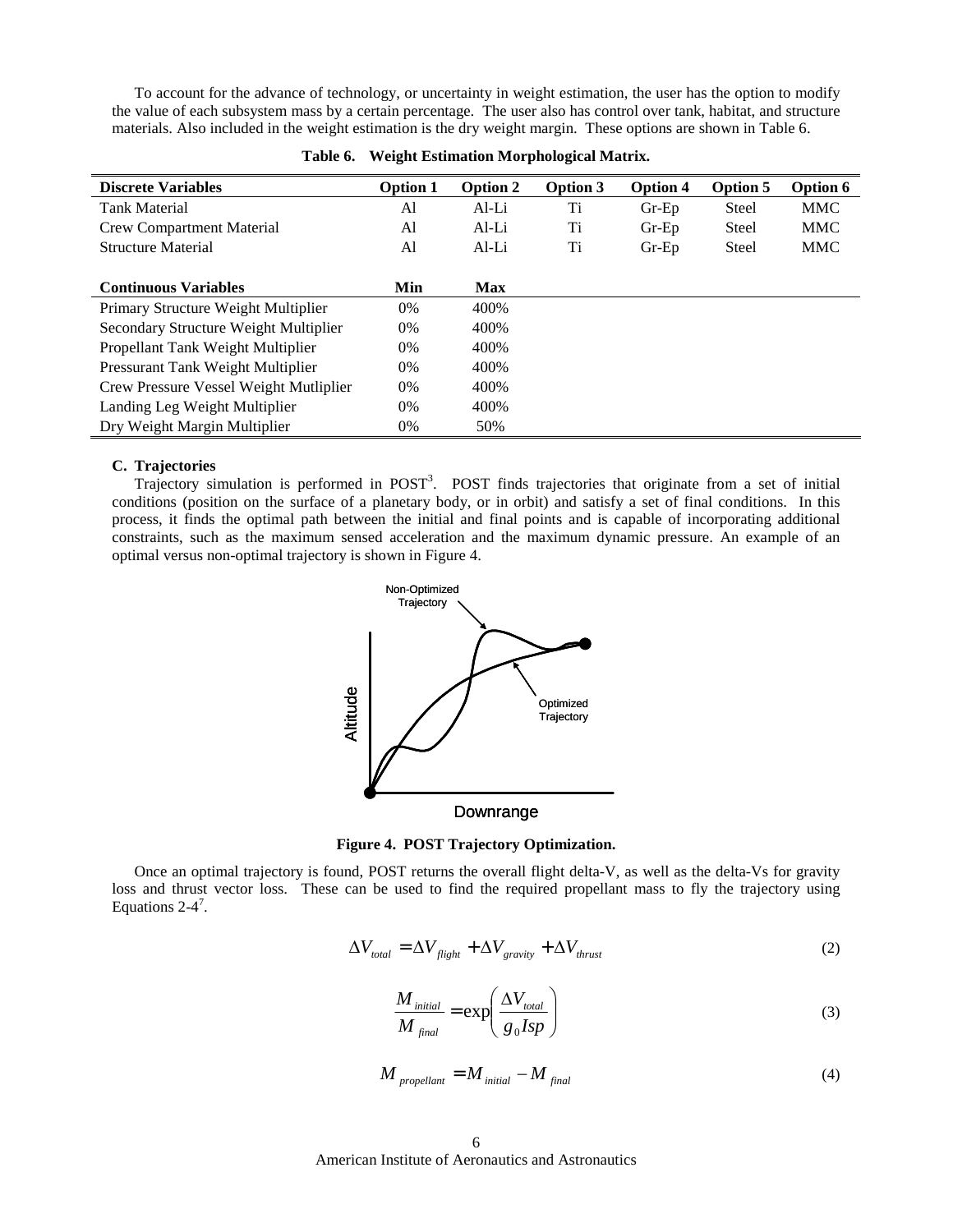Ascent and descent trajectory simulations are performed separately. An initial guess is made of the stage dry weights; the trajectory is then run using a projected gradient optimization. The trajectory analysis passes the required mass of propellant to the weights and sizing code, which calculates the size of the tanks and structure required to hold that much propellant. New gross and dry weights are then passed back to the trajectory analysis. Because of this feedback loop, iteration is required to allow the performance of the vehicle to converge to a final solution (as is shown in Figure 1). The ascent trajectory optimization is constrained to meet the final conditions specified by the desired orbit at engine cut-off, and the desired mass at the end of the launch trajectory. The constraints on altitude, flight path angle, and inertial velocity place the ascent stage on an elliptical transfer orbit, which is chosen to match either Apollo or ESAS concept of operations for descent, ascent, and rendezvous based on user input.

A full factorial design of experiments is used to create a RSE of the trajectory analysis for inclusion into the reduced-order analysis. The independent variables are stage gross weight, thrust, and specific impulse. The response to model is the stage delta-v for an optimal trajectory between the initial and final conditions. The morphological matrix for the trajectory inputs are shown in Table 7.

**Table 7. Trajectory Analysis Morphological Matrix.**

| <b>Continuous Choices</b>      | Min   | Max |
|--------------------------------|-------|-----|
| Descent T/W in Lunar Orbit     | 1.5   | 3   |
| Descent Contingency $\Delta V$ | $0\%$ | 25% |
| Ascent T/W on Lunar Surface    | 1.5   | 3   |
| Ascent Contingency $\Delta V$  | 0%    | 25% |

#### **D. Cost Estimation**

Cost estimation is performed within the ROSETTA model using relationships from NAFCOM<sup>5</sup>. NAFCOM uses Cost Estimation Relationships (CERs) that are based primarily on subsystem masses. CERs are similar to MERs in that they are based upon regressions of historical data. In addition to mass, NAFCOM considers complexity factor as a multiplier in many CERs. An example of a CER for the cost of a rocket engine is shown in Equation 5 where *CF* is the complexity factor, and *a* and *b* are constants derived from historical data. The data from which such a CER might be derived is shown in Figure 5.

$$
EngineeringCost = CF \cdot a \cdot (Weight)^b \tag{5}
$$



**Figure 5. Regression of a CER from Historical Data<sup>9</sup> .**

NAFCOM is designed to calculate the non-recurring cost of an aerospace project. This can be broken into Design, Development, Testing, & Evaluation (DDT&E) and Theoretical First Unit (TFU) costs. Separate CERs are used for DDT&E and TFU, both of which are included in the lunar lander ROSETTA model.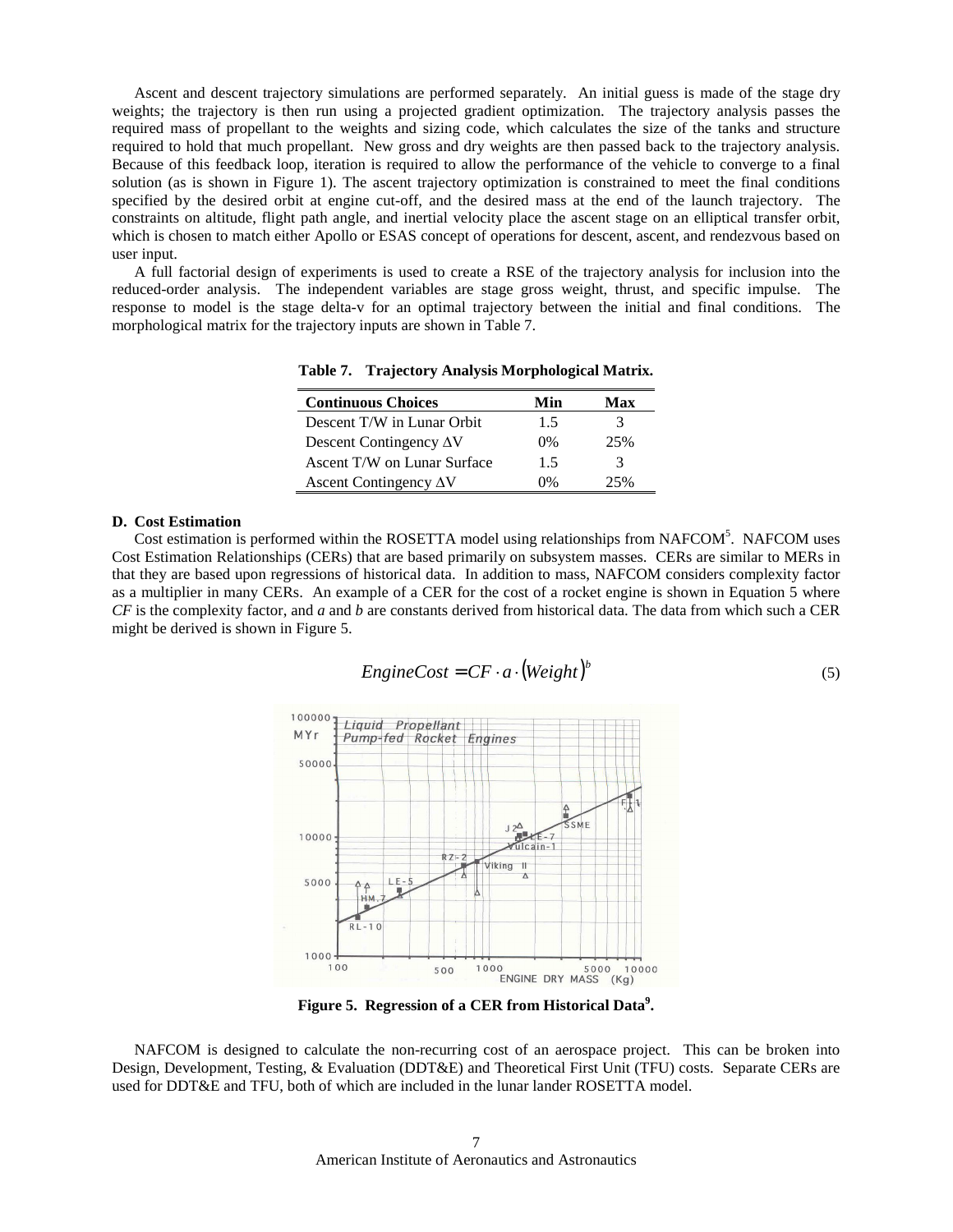## **E. Reliability**

Lunar lander reliability is calculated using a fault tree analysis within the ROSETTA model. Subsystem reliabilities are based on historical reliabilities, with user-adjustable multiplicative factors to account for technological advances. Engine reliabilities are calculated in REDTOP-2 and are inputs into the model. They are based on historical reliabilities of the components within the engine and are dependent on the engine cycle selected.

## **IV. Sample Trades and Optimization**

Because the lunar lander ROSETTA model is intended to allow the execution of rapid lunar architecture analysis and optimization, it is intended to model the lunar landers from the Apollo and ESAS architectures as closely as possible. The user can select between an Apollo and ESAS concept of operations with a top level input flag. For the purposes of architecture studies currently ongoing, the Earth Orbit Rendezvous/Lunar Orbit Rendezvous (EOR/LOR) architecture that ESAS uses is of interest. The ESAS architecture calls for separate launches of crew (the CEV) and cargo (the lunar lander) which rendezvous in earth orbit (the EOR component of the mission). After injection to the moon, the lunar lander descent stage inserts the vehicle into lunar orbit. The crew descends to the surface, performs their mission, and then returns to the CEV in the ascent stage of the lunar lander (the LOR component of the mission). The CEV then provides the propulsion to return to the Earth<sup>1</sup>.

The nominal ESAS architecture calls for a crew of four astronauts to go to the surface. One interesting trade study is to examine the impact of changing the number of crew that the lunar lander can accommodate. In the event that the nominal four astronaut system cannot be realized due to cost or mass concerns, it is useful to quickly analyze the impact of reducing the crew complement. Conversely, some decision makers might want to know how much it would cost to "buy" an extra crew member or two onto the lander. Using the reference ESAS inputs (pump fed LOX/LH2 descent stage, pressure fed MMH/NTO upper stage) the number of crew is varied from 2 to 6. The esults for dry weight, gross weight, development and unit cost, and vehicle reliability are shown in Table 8.

| <b>Number</b><br>of Crew | Dry<br>Weight | Gross<br>Weight | DDT&E<br>(\$M FY04) | TFU<br>(\$M FY04) | <b>LOM</b><br>every X<br>flights | <b>LOC</b><br>every X<br>flights |
|--------------------------|---------------|-----------------|---------------------|-------------------|----------------------------------|----------------------------------|
| 2                        | 9.287 lb      | 38.961 lb       | \$10,567            | \$1,114           | 29                               | 344                              |
| 3                        | 10,186 lb     | 42.184 lb       | \$11,093            | \$1,179           | 27                               | 154                              |
| $\overline{4}$           | $11,041$ lb   | 45.253 lb       | \$11,568            | \$1,237           | 24                               | 99                               |
| 5                        | 11.914 lb     | 48,392 lb       | \$12,041            | \$1,297           | 22                               | 73                               |
| 6                        | 12.495 lb     | 51,508 lb       | \$12,495            | \$1,354           | 21                               | 58                               |

**Table 8. Lunar Lander Sensitivity to Number of Crew.**

The results show the potential mass, cost, and reliability savings of reducing the number of crew from the baseline of 4 (shown in italics). It may also be important to note that in adding an additional two crew, which may be desirable in later long term lunar campaigns, will add over three tons to the gross weight of the vehicle, add a billion dollars to the development costs, and reduce the mission safety and reliability by a significant amount.

Another important trade study that can be performed is the selection of a propulsion system. The ascent stage propulsion system has a very high impact on the mass of the rest of the lunar architecture because it is carried along for so much of the mission. As such, every other stage must be sized to accommodate its mass, including the lunar descent stage, the Earth Departure Stage (EDS), and the first stage of the Cargo Launch Vehicle (CaLV, also known as the Ares V). Using the lunar lander ROSETTA model, a trade can be performed of the upper stage propulsion system in just a few minutes. The results are shown in Table 9.

| <b>Ascent Stage</b><br><b>Propellants</b> | <b>Ascent Stage</b><br><b>Engine Cycle</b> | Dry<br>Weight | Gross<br>Weight | DDT&E<br>(\$M FY04) | TFU<br>(\$M FY04) | <b>LOM</b><br>every X<br><b>Flights</b> | <b>LOC</b><br>Every X<br><b>Flights</b> |
|-------------------------------------------|--------------------------------------------|---------------|-----------------|---------------------|-------------------|-----------------------------------------|-----------------------------------------|
| LOX/Kerosene                              | Pump Fed Expander                          | $11,156$ lb   | 45,537 lb       | \$10,663            | \$1,115           | 24                                      | 92                                      |
| LOX/Hydrogen                              | Pump Fed Expander                          | $10.804$ lb   | 41.325 lb       | \$11,109            | \$1,114           | 24                                      | 89                                      |
| LOX/Methane                               | Pump Fed Expander                          | $10.629$ lb   | 42,470 lb       | \$10,643            | \$1,093           | 24                                      | 92                                      |
| <b>MMH/NTO</b>                            | Pressure Fed                               | 11.041 lb     | $45.253$ lb     | \$11,568            | \$1,237           | 24                                      | 99                                      |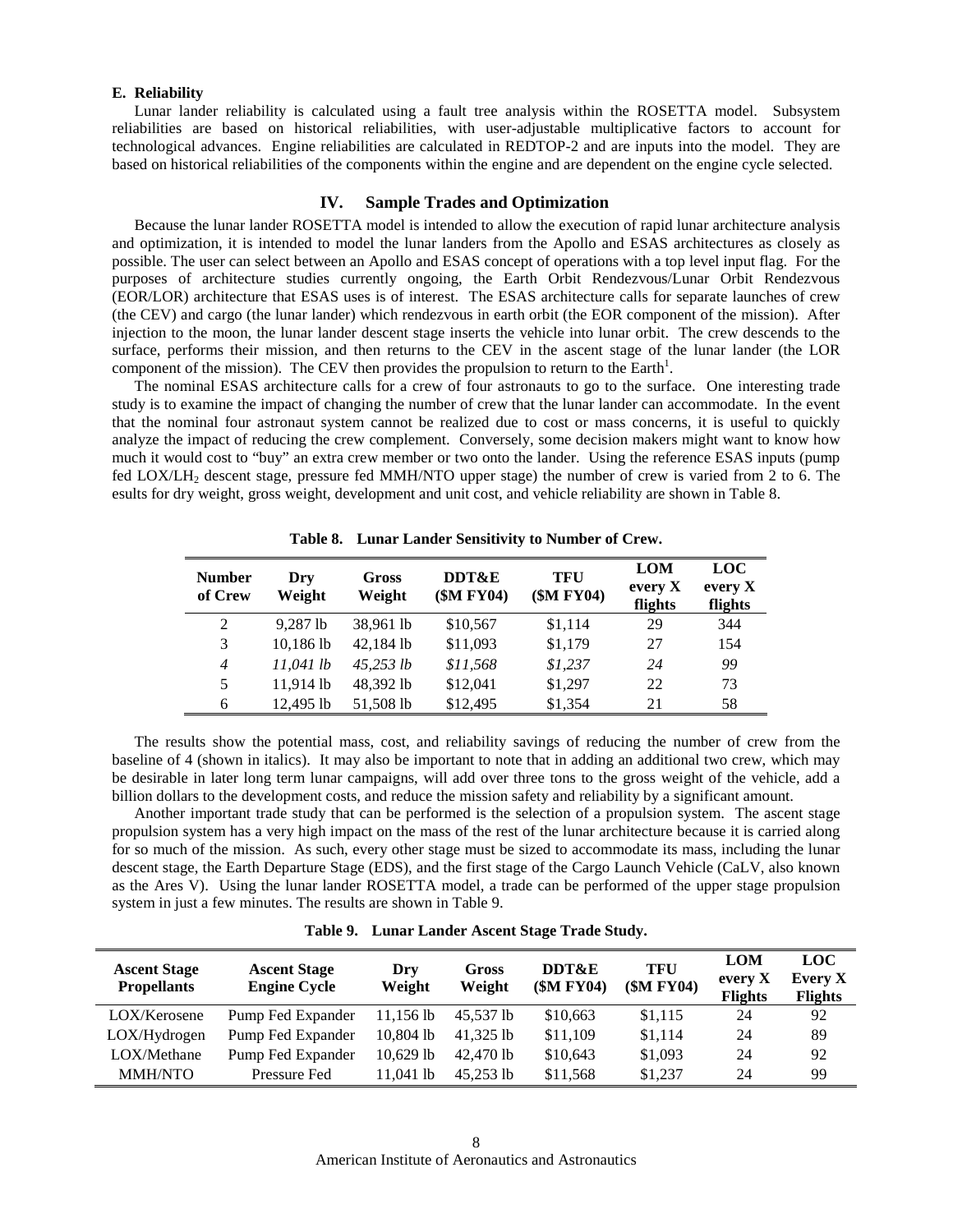As shown above, the solution that minimizes the gross weight of the lunar lander is the LOX/Hydrogen system, although it is noticeably less reliable than the pressure fed hypergolic (MMH/NTO) system, which is about two tons heavier, and thus more expensive, as the NAFCOM CERs are primarily weight based.

The lunar lander ROSETTA is also useful for performing optimization. Using the ESAS requirements (four crew to the surface, on a two stage lunar lander), six separate optimizations are performed using the genetic algorithm: minimize gross weight, minimize dry weight, minimize DDTE&E cost, minimize TFU cost, maximize flights before LOM, and maximize flights before LOC. The independent variables for each optimization are:

- Tank Material
- Crew Compartment Material
- **Structural Element Material**
- Ascent Fuel Type
- Ascent Engine Cycle
- Ascent Engine Area Ratio
- Descent Fuel Type
- Descent Engine Cycle
- Descent Engine Area Ratio
- Ascent T/W at Lunar Surface
- Descent T/W in Lunar Orbit
- Ascent Engine Out
- Descent Engine Out

The results are quite interesting, and show that each objective function produces a unique vehicle. The optimization results are shown in Table 10.

|                                  | <b>Min Gross</b> | <b>Min Dry</b><br>Weight | Min<br>DDT&E | <b>Min TFU</b> | <b>Max</b>     | <b>Max</b> |  |
|----------------------------------|------------------|--------------------------|--------------|----------------|----------------|------------|--|
| <b>Variable</b>                  | Weight           |                          |              |                | <b>LOM</b>     | LOC        |  |
| <b>Tank Material</b>             | 4                | 4                        | 5            | 5              | 4              | 4          |  |
| <b>Crew Compartment Material</b> | 4                | 4                        | 4            | 4              | 4              | 4          |  |
| <b>Structure Material</b>        | 4                | 4                        | 4            | 4              | 4              | 4          |  |
| <b>Ascent Fuel Type</b>          | 3                | 6                        | 6            | 6              | 6              | 6          |  |
| Ascent Engine Cycle              | $\overline{c}$   | $\mathfrak{D}$           | 2            | $\mathfrak{D}$ |                |            |  |
| Ascent Engine Area Ratio         | 146.79           | 177.89                   | 31.69        | 179.72         | 46.06          | 46.06      |  |
| Descent Fuel Type                | 3                | 6                        | 6            | 6              | 6              | 6          |  |
| Descent Engine Cycle             | 2                | $\mathfrak{D}$           | 2            | $\mathfrak{D}$ |                |            |  |
| Descent Engine Area Ratio        | 162.47           | 30.83                    | 30.83        | 179.09         | 115.18         | 115.18     |  |
| Ascent T/W at Lunar Surface      | 2.47             | 1.52                     | 1.50         | 1.50           | 1.50           | 1.50       |  |
| Descent T/W in Lunar Orbit       | 1.51             | 1.51                     | 1.50         | 1.50           | 1.50           | 1.50       |  |
| Ascent Engine Out                | $\Omega$         | $\Omega$                 | $\Omega$     | $\Omega$       | 2              | 2          |  |
| Descent Engine Out               | 0                | $\Omega$                 | $\mathbf{0}$ | $\Omega$       | $\overline{c}$ | 2          |  |
| Gross Weight                     | 37,427 lb        | 46,001 lb                | 49,834 lb    | 46,268 lb      | 63,102 lb      | 63,102 lb  |  |
| Dry Weight                       | 9,401 lb         | 7,340 lb                 | 8,285 lb     | 8,210 lb       | 11,234 lb      | 11,234 lb  |  |
| DDT&E (\$M FY04)                 | \$10,940         | \$8,672                  | \$8,242      | \$8,274        | \$12,097       | \$12,097   |  |
| TFU (\$M FY04)                   | \$1,071          | \$964                    | \$943        | \$941          | \$1,322        | \$1,322    |  |
| <b>LOM</b>                       | 24               | 25                       | 25           | 25             | 26             | 26         |  |
| <b>LOC</b>                       | 89               | 104                      | 104          | 104            | 136            | 136        |  |

**Table 10. Single Objective Optimization Results.**

Minimizing gross weight produces a vehicle that uses LOX/LH<sub>2</sub> on both the ascent and descent stage, because it is the propellant combination that yields the highest specific impulse. For a constant delta-V requirement, a higher specific impulse uses less propellant. Other interesting results are the comparison between minimizing development and first unit costs. In either case, the dry mass should be reduced because the CERs are mainly weight based. However, minimizing TFU results in an area ratio as high as allowed by the model, and minimizing DDT&E results in an area ratio as low as allowable. This is because the larger an area ratio is, the more massive the engine is, and